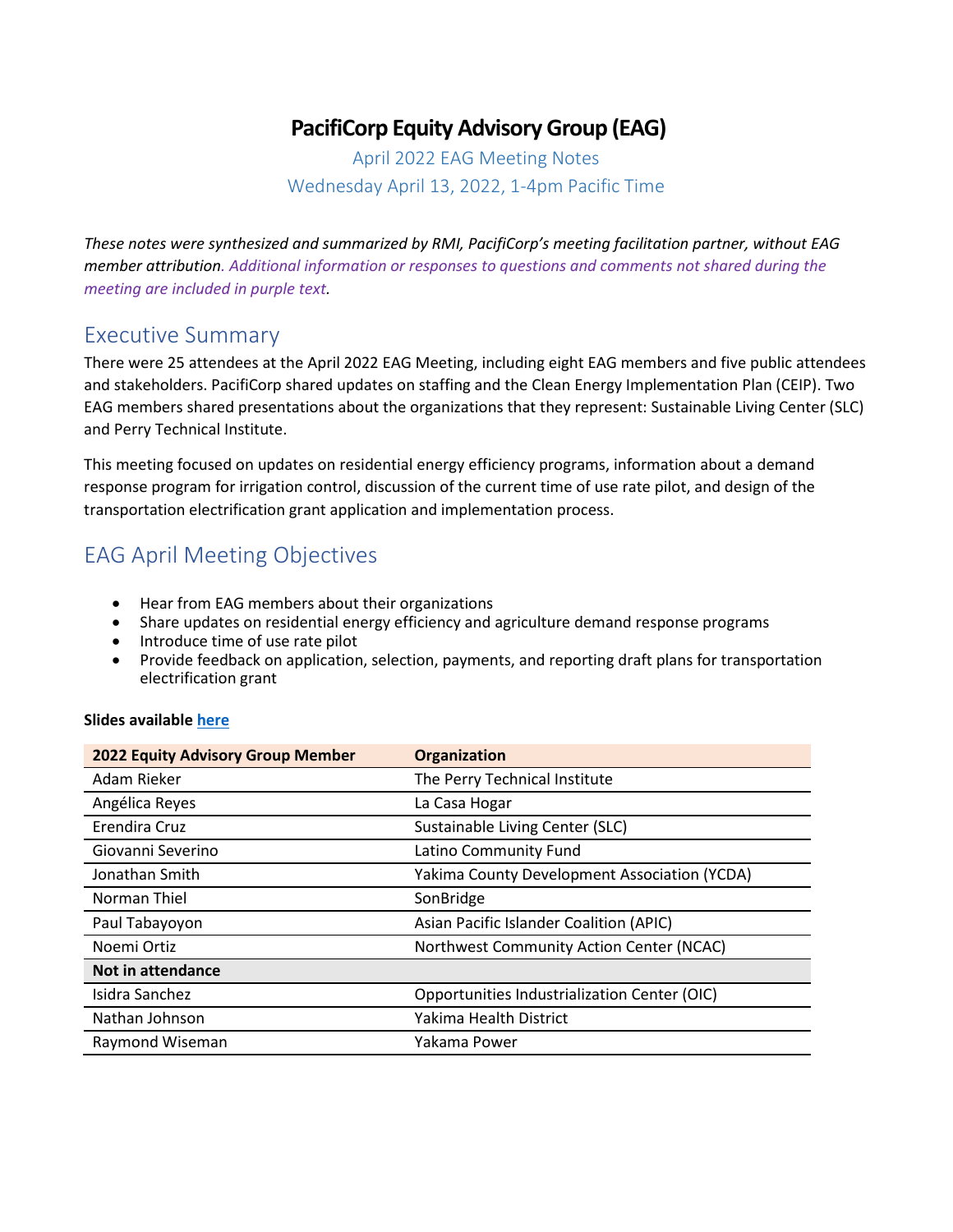# Opening (1:05pm)

PacifiCorp shared meeting objectives, the agenda, and updates.

#### EAG Member Presentation (1:20pm)

Responding to an EAG member request to learn more about each other's organizations, the April EAG Meeting started with one EAG member presentation:

• **Sustainable Living Center**. Erendira Cruz presented on her work as the Executive Director at Sustainable Living Center. She spoke about her work for SLC's Community Energy Efficiency Program (CEEP), one of their many programs. CEEP started in 2009 and offers low-cost home energy audits to identify and incentivize recommended energy efficiency upgrades in Columbia, Franklin, and Walla Walla counties.

EAG members are invited to share similar presentations about their organizations in the June and July EAG Meetings. If interested, please contact Jackie Wetzsteon at [Jackie.Wetzsteon@PacifiCorp.com](mailto:Jackie.Wetzsteon@PacifiCorp.com) or Kimberly Alejandro a[t Kimberly.Alejandro@pacifiCorp.com](mailto:Kimberly.Alejandro@pacifiCorp.com) .

## EAG Member Check In (1:40 pm)

EAG members "checked in" by sharing personal updates about their work outside the EAG.

#### Residential Energy Efficiency and Demand Response Update (1:27 pm)

PacifiCorp presented updates on a handful of Utility Actions that were defined in the CEIP. PacifiCorp specifically highlighted its Home Energy Savings program featuring: (1) multi-family direct install lighting and (2) retailer Lamp Buy Down. PacifiCorp also presented on its residential efficiency and bill assistance programs for agricultural workers, and it asked for EAG input on these actions.

Questions on the presentation included:

- Q: Are the buy down lamps energy star certified?
	- o A: Yes, they are.
	- Q: Is the direct lighting program specific to Yakima Valley? If so, what part?
		- o A: Yes, specific to Pacific Power customers in highly impacted communities.
- Q: Do these programs include single family homes?
	- $\circ$  A: No, the direct install lighting is specifically for multifamily homes. The Home Energy Savings program does include direct install lighting and duct sealing for manufactured homes.
- Q: Can PacifiCorp provide a list of the stores participating in the Lamp Buy Down?
	- o A: The current list can be found on Slide 19 of the April 2022 EAG power point presentation or below and may be subject to change:

| <b>Store Name</b>                    | Store #  | <b>Street Address</b> | City   | <b>Zip</b> |
|--------------------------------------|----------|-----------------------|--------|------------|
| <b>Dollar Tree Yakima (72nd)</b>     | 4295     | 140 S 72nd Ave        | Yakima | 98908      |
| <b>Dollar Tree Yakima (Nob Hill)</b> | 2387     | 703 W Nob Hill Blvd   | Yakima | 98902      |
| <b>Dollar Tree Yakima (Fair Ave)</b> | 5342     | 120 N Fair Ave        | Yakima | 98901      |
| <b>Habitat For Humanity (Yakima,</b> | 22HFH504 | 21 W Mead Ave Ste     | Yakima | 98902      |
| Mead Ave)                            |          | 104                   |        |            |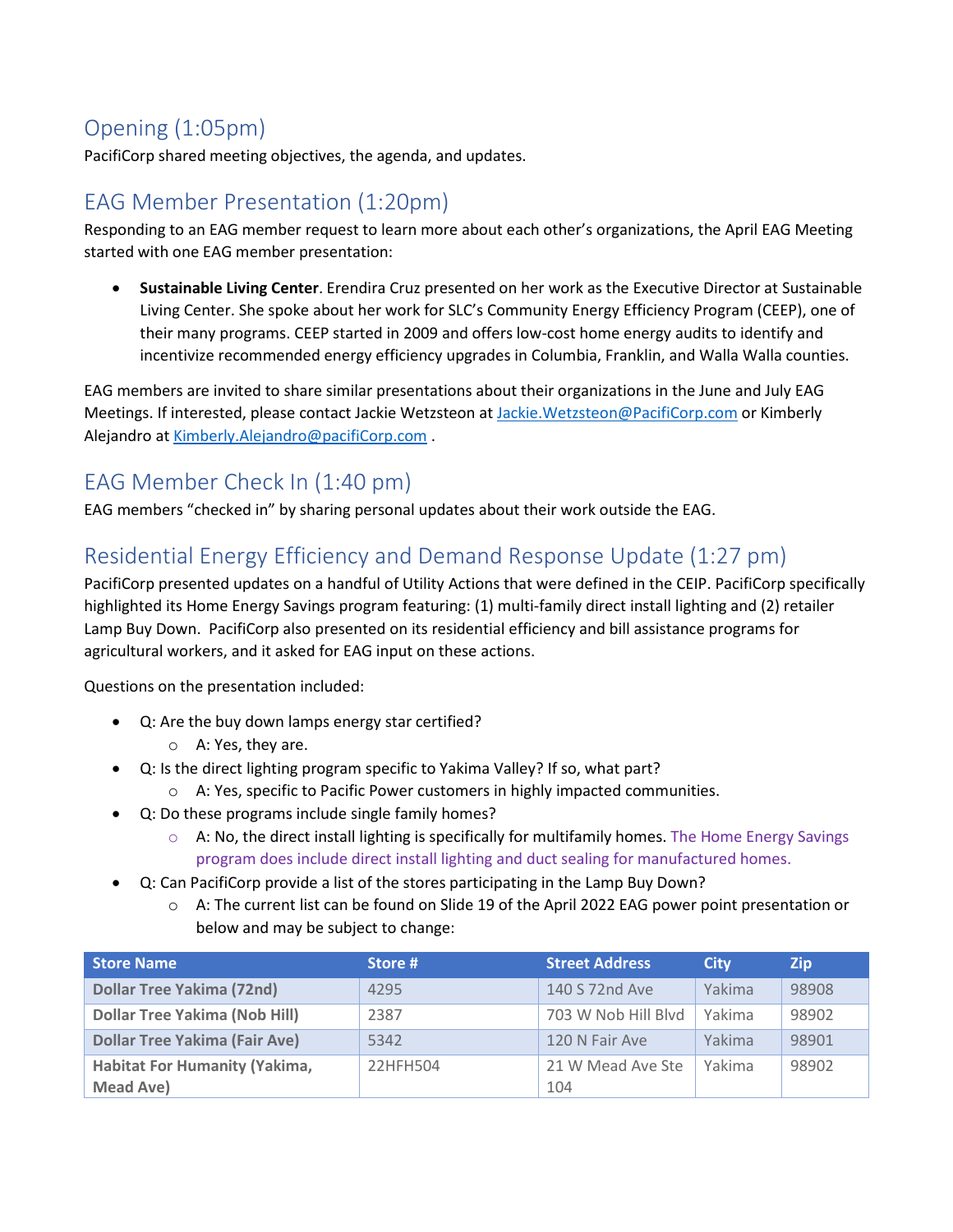| <b>Habitat For Humanity (Yakima, 1st</b><br>St)   | <b>Habitat for Humanity</b><br>1st St | 2203 S 1st St            | Yakima | 98903 |
|---------------------------------------------------|---------------------------------------|--------------------------|--------|-------|
| <b>Hometown Ace Hardware</b>                      | Hometown Ace<br>Hardware              | 3700 Tieton Dr           | Yakima | 98902 |
| <b>Roy's Ace Hardware</b>                         | Roy's Ace Hardware                    | 405 W Yakima Ave         | Yakima | 98902 |
| <b>C&amp;H True Value Hardware</b>                | 5396-7                                | 1403 Fruitvale Blvd      | Yakima | 98902 |
| <b>Country Farm &amp; Garden True Value</b>       | 6388                                  | 6 W Washington<br>Ave    | Yakima | 98903 |
| <b>Helms True Value Hardware</b>                  | 05353-8                               | 475 N Wenas Rd           | Selah  | 98942 |
| <b>Goodwill Selah</b>                             | Goodwill Selah                        | 503 S 1st St             | Selah  | 98942 |
| <b>Goodwill Yakima</b>                            | Goodwill Yakima                       | 3710 Tieton Dr           | Yakima | 98902 |
| <b>Roy's Ace Hardware</b>                         |                                       | 405 W Yakima Ave         | Yakima | 98902 |
| <b>Helm's True Value Hardware</b>                 |                                       | 475 N Wenas Road         | Selah  | 98942 |
| <b>Dollar Tree Yakima (72nd)</b>                  | 4295                                  | 140 S 72nd Ave           | Yakima | 98908 |
| <b>Dollar Tree Yakima (Nob Hill)</b>              | 2387                                  | 703 W Nob Hill Blvd      | Yakima | 98902 |
| <b>Dollar Tree Yakima (Fair Ave)</b>              | 5342                                  | 120 N Fair Ave           | Yakima | 98901 |
| <b>Habitat For Humanity (Yakima,</b><br>Mead Ave) | 22HFH504                              | 21 W Mead Ave Ste<br>104 | Yakima | 98902 |
| <b>Habitat For Humanity (Yakima, 1st</b><br>St)   | <b>Habitat for Humanity</b><br>1st St | 2203 S 1st St            | Yakima | 98903 |
| <b>Hometown Ace Hardware</b>                      | Hometown Ace<br>Hardware              | 3700 Tieton Dr           | Yakima | 98902 |

- Q: What is the end date for the Lamp Buy Down program?
	- o A: The discounted lamps are scheduled to be in stores until March 31, 2024. Please note that the end date is subject to change.

The EAG was asked to consider the following prompt: *What can we do to identify which neighborhoods could benefit from the multi-family direct lighting installation program?* Themes from the discussion included:

- Trailer parks, manufactured homes, retirement communities, and many rural customers.
- Some EAG members named specific apartment complexes and other neighborhoods where PacifiCorp could target their program.
- PacifiCorp could work with energy assistance organizations like OIC.
- PacifiCorp could work with Community Development Block Grant coordinators, Housing Authorities, or Community Action agencies.

PacifiCorp then shared one slide on an agricultural demand response pilot program. EAG members recommended PacifiCorp reach out to develop partnerships with research programs, irrigation projects, and equipment providers.

### Time of Use Rate Pilot Presentation (2:00 pm)

PacifiCorp then provided an overview of a Time of Use (TOU) pilot they are testing to the EAG and asked the EAG to provide feedback on it.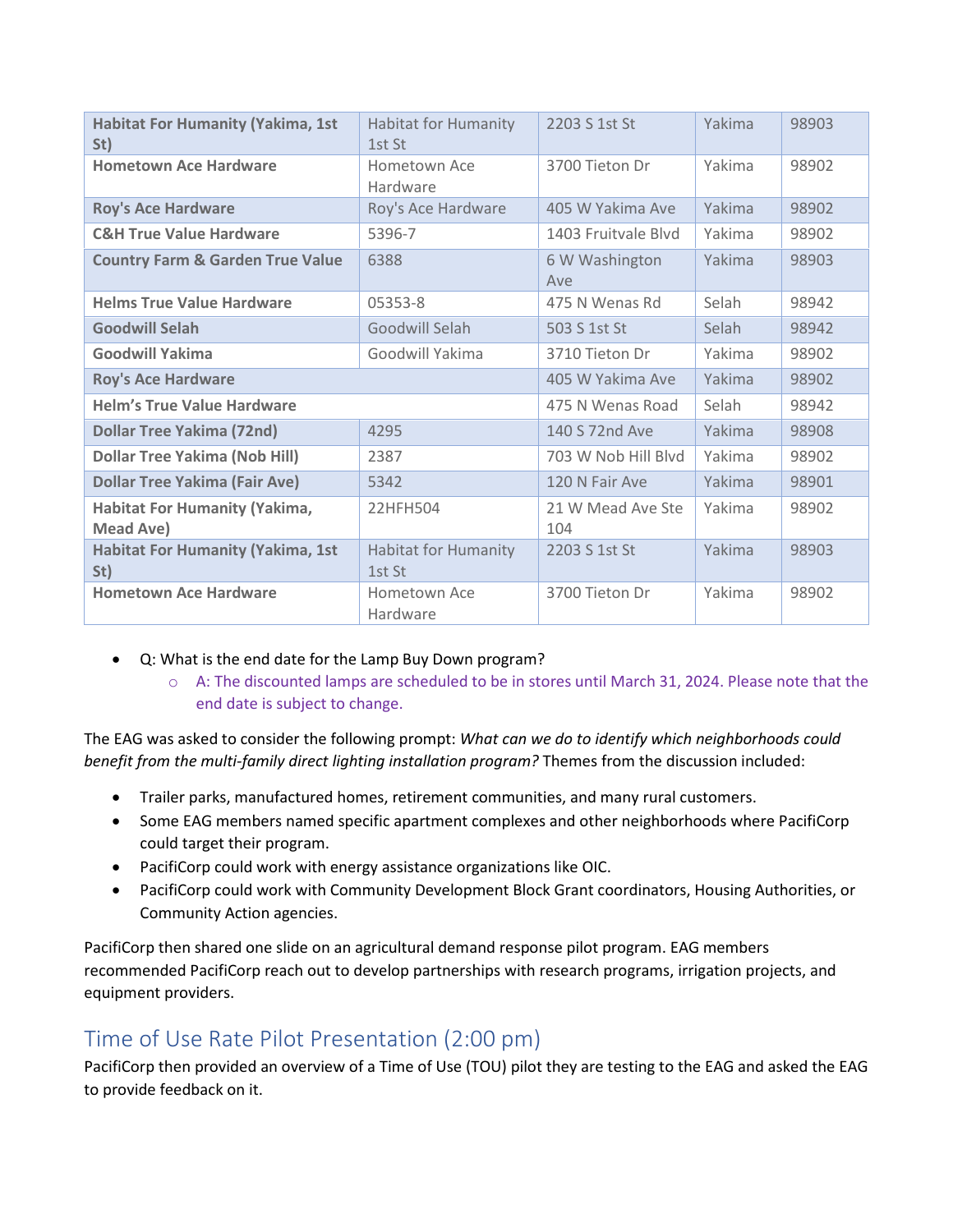Questions on the presentation included:

- Q: Can customers opt out of the program if they do not see savings?
	- $\circ$  A: It is a 1-year commitment due to the fact that customers may see more or less benefits in certain seasons, though PacifiCorp can be flexible if a customer is seeing large price increases.
- Q: Will customers get feedback on their energy use during the month, or only at the end with their bill o A: Only at the end, as meters do not provide real time information.
- Q: How was the initial promotion put out
	- o A: Customer newsletters, social media, bill messages and on the website.

The EAG and PacifiCorp then openly discussed the TOU program, themes from the discussion include:

- TOU doesn't necessarily promote energy savings.
- Some customers will take advantage of the lower rates if they can, it provides a good incentive to shift loads.
- Certain appliances and cars have delayed features to take advantage of TOU.
- Getting the word out has been a barrier, as it is difficult to find information about the TOU program.
- Bill messages aren't read by those with auto pay, and many customers do not look at bills.
- Having personal usage information would encourage more people to read utility messages.
- Due to the fixed metering costs and non-tiered price structure, it would not pay for low electricity users to use the TOU rates.
- For low-income workers work at on-peak times, it could be more difficult for them to use the program.
- Energy Efficiency transactions could be an ideal place to advertise such programs.

EAG members requested the list of light locations and the program's end date.

### Break (2:30 pm)

# Transportation Electrification Grant (2:40 pm)

After the break, PacifiCorp gave an update on the transportation electrification grant process and timeline and solicited EAG member input for the application process. EAG members gave feedback with annotations in Zoom on the Application Process, Selection Committee, Payment Schedule, and Ongoing reporting requirements. PacifiCorp will create a document to get written feedback on their grant program in the next month. The results of the activity are below.

#### Application Process

EAG members noted their experience filling out grant applications and noted the following insights:

- Having an "exploratory grant" that asks for people's ideas and their questions can help applications be ambitious and expansive.
- Make it easier for applicants and ensure that the questions you're asking are critical for determining selection.
- Have faith that applicants know what they are doing, applications are a lot of work.
- Opportunity to have a chat or presentation instead of filling out a long document.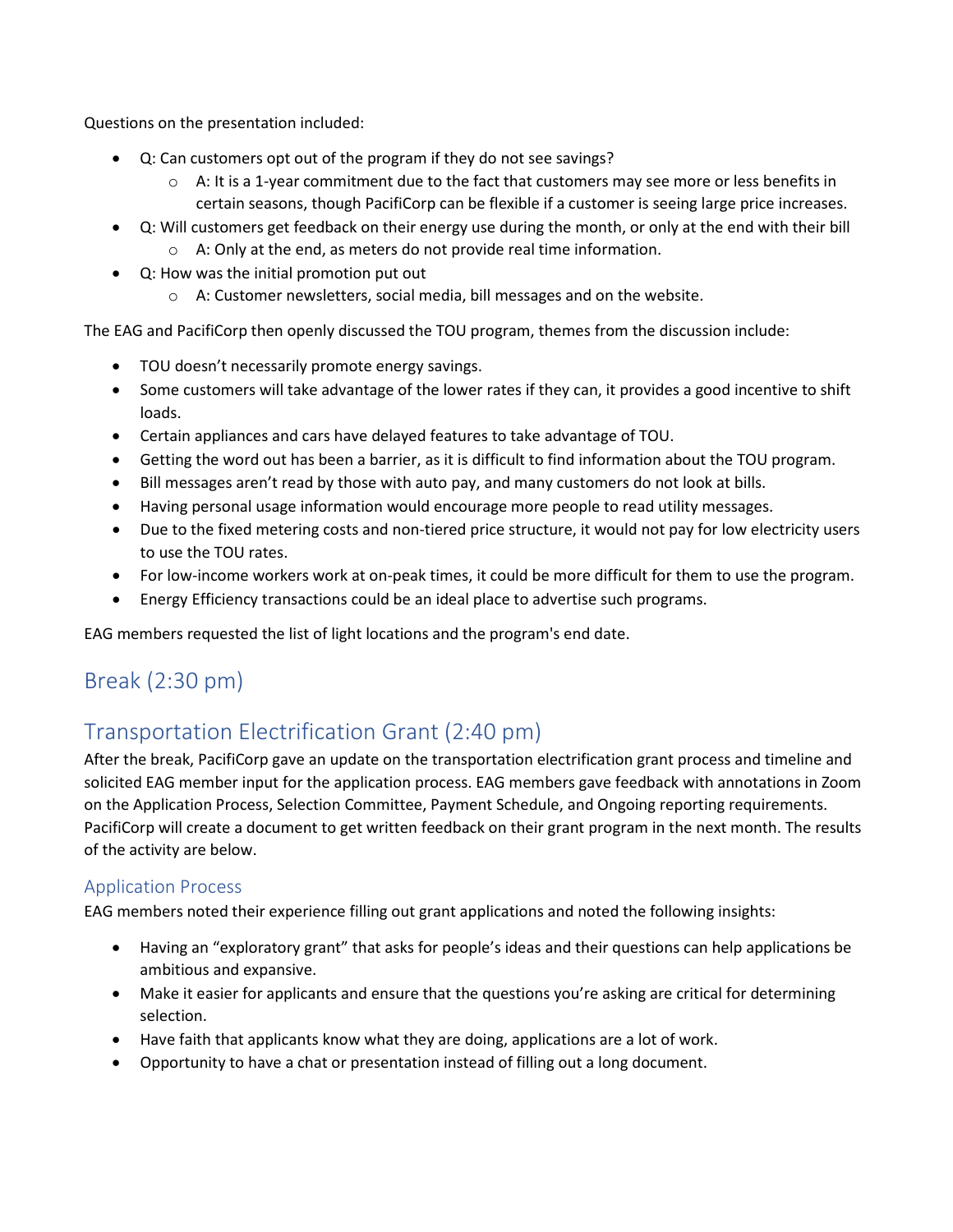

#### Selection Committee

Recommendations from the EAG included:

- Local representation is extremely important, and time of day may exclude certain key voices due to work schedules.
- Blind review of the pre-interview and early application process is best practice.
- Third parties or community members could suggest 2-5 potential candidates to serve on the selection committee. EAG members could support those nominations.
- Walla Walla community council collects community insights on different topics, and could be a resource for the selection committee
- There should be a diverse group on the committee, and it helps to have geographic representation.

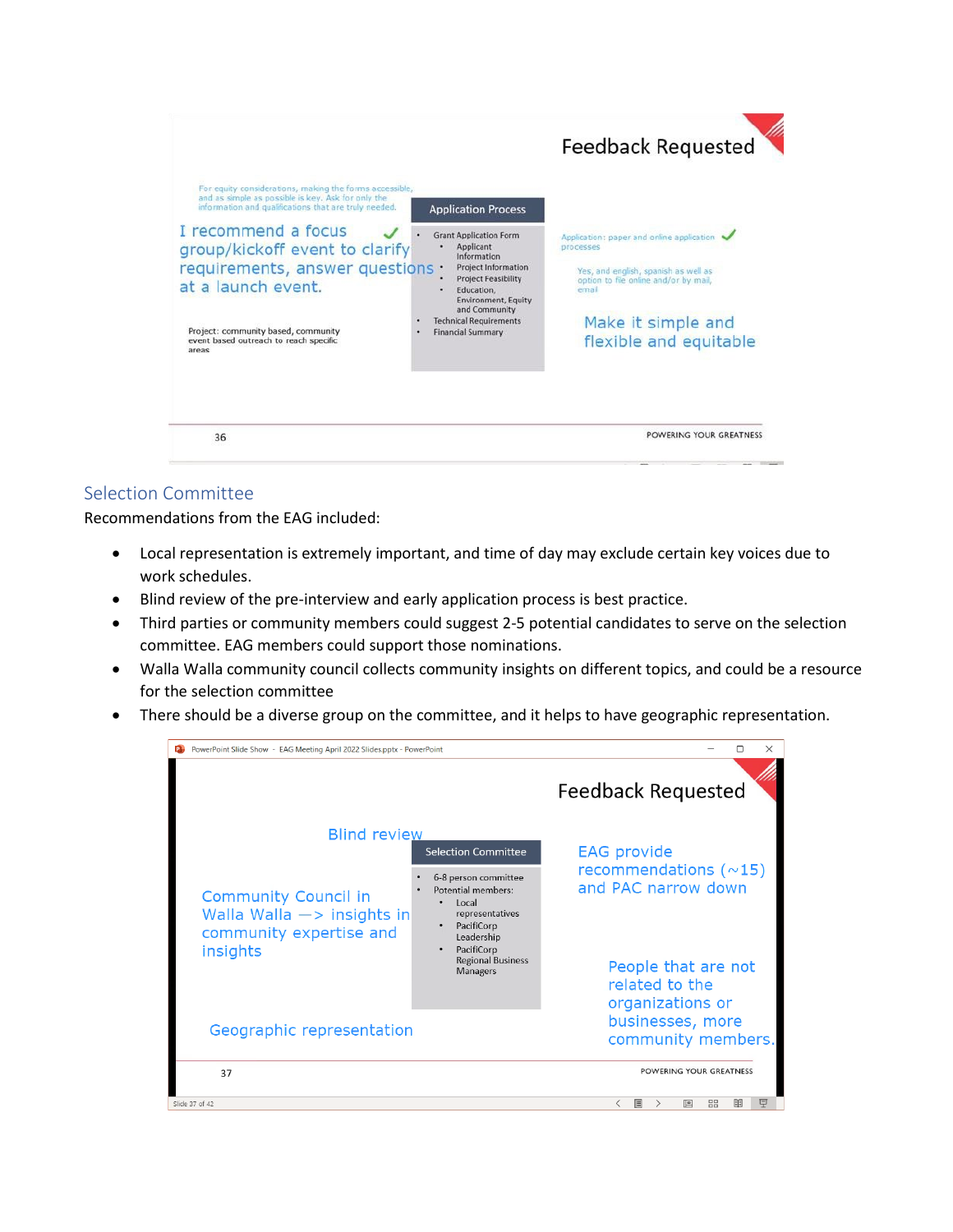#### Payment Schedule

Themes from the discussion on payment schedule include:

- 90% paid upfront, 10% when the project is complete, as additional steps increase administrative costs and projects will need capital to get started.
- 100% paid upfront is also an option, as the project will be vetted by the application process.
- It would be useful to still get reports throughout the project timeline, not just at the beginning and end.

| PowerPoint Slide Show - EAG Meeting April 2022 Slides.pptx - PowerPoint<br>œ              |                                                                                                   | □<br>×                                                                                                                                       |
|-------------------------------------------------------------------------------------------|---------------------------------------------------------------------------------------------------|----------------------------------------------------------------------------------------------------------------------------------------------|
| Some orgs don't have funds to<br>cover the costs while waiting for the<br>remaining funds |                                                                                                   | <b>Feedback Requested</b>                                                                                                                    |
|                                                                                           | Payment Schedule<br><b>Upfront Payment</b><br>25-50%<br>Completion<br>Payment<br>50%<br>$\bullet$ | マンマ<br>Keep it simple!<br>90% up front, 10%<br>at the end. Each<br>step where you add<br>additional payments<br>is a logistical<br>challenge |
| 38                                                                                        |                                                                                                   | POWERING YOUR GREATNESS                                                                                                                      |
| Slide 38 of 42                                                                            |                                                                                                   | 田<br>品<br>모<br>▣<br>囸<br>≦                                                                                                                   |

#### Ongoing Reporting

Themes from the discussion on ongoing reporting include:

- Social media posts serve the dual purpose of highlighting the project to PacifiCorp and the community, leading to conversations and solutions to obstacles they report on.
- Midway or quarterly check-ins would be valuable, with these check-ins more focused on building community and connections rather than reporting concrete numbers.
- The focus of the organizations should be on the projects, rather than crafting reports.
- Having a grantor communication channel for sharing ideas would be valuable.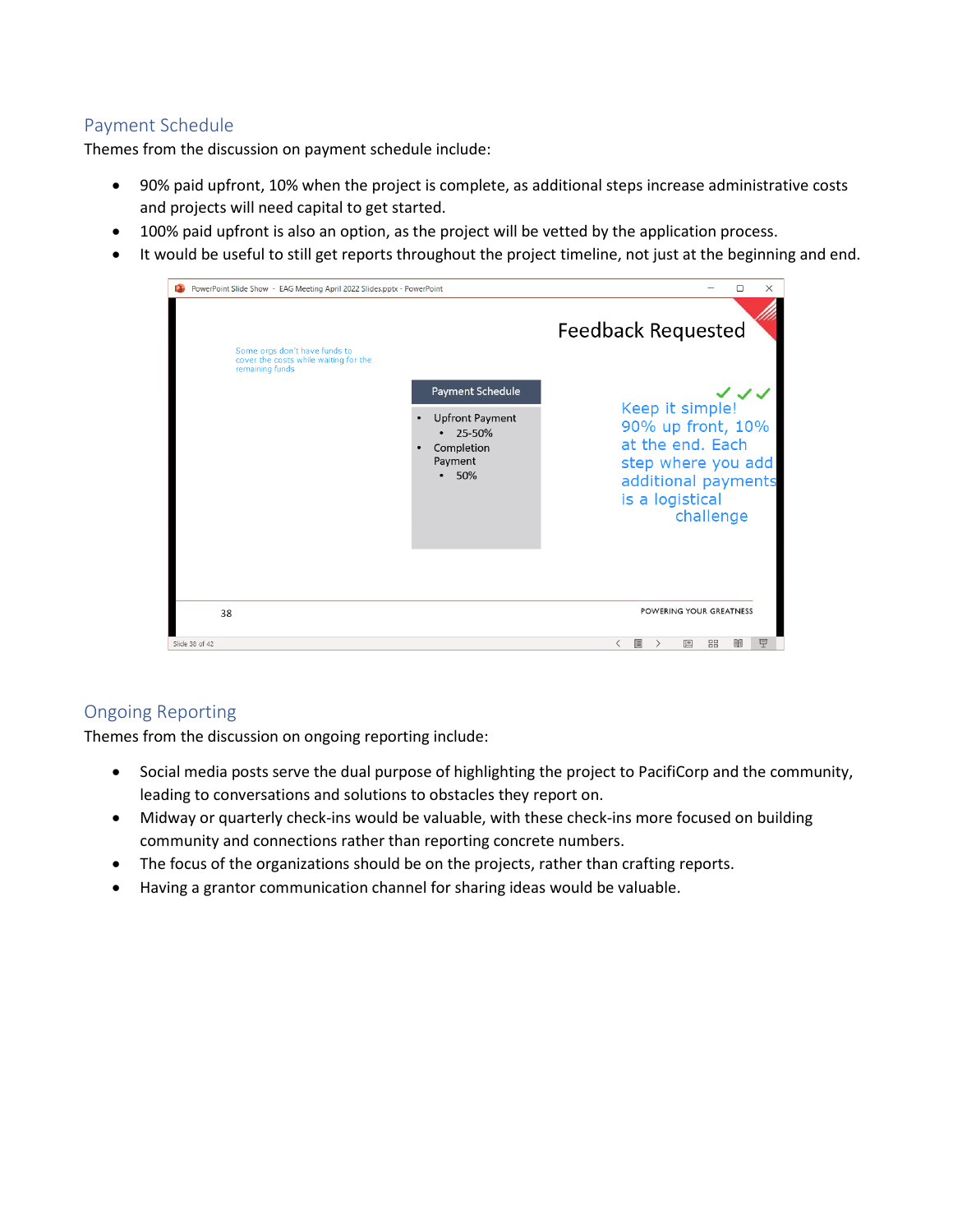

# Public Comment (3:27pm)

The public attendees were invited to provide comments or ask questions. A representative from People for People described their organization and shared that they are interested in the transportation electrification opportunities because they are exploring moving to zero emission buses.

### EAG Member Presentation (3:37pm)

The meeting closed out with a second EAG member presentation

**Perry Technical Institute**: Adam Rieker presented his work at the Perry Technical Institute. It is a nationally accredited trade school which focuses on technical training programs. The school offers electrical services to the community at a cheaper price than a standard contractor to those in need. The school prides itself on excellence in student services and programs for veterans

### Checkout, Closeout, and Next Steps (3:44pm)

For checkout, the EAG was asked: *What topics are you interested in covering in the remainder of 2022 with the EAG?* Themes from the discussion included:

- Communication
- Gathering ongoing community input
- CEIP updates and any updates from last year
- Solar panels
- Impact stories and program successes
- Sharing benefits, such as electricity savings
- Workforce development

PacifiCorp noted there are opportunities to learn more on their energy conservation potential assessment during their integrated resource plan public input meetings, the next meeting is scheduled for May 12th. If